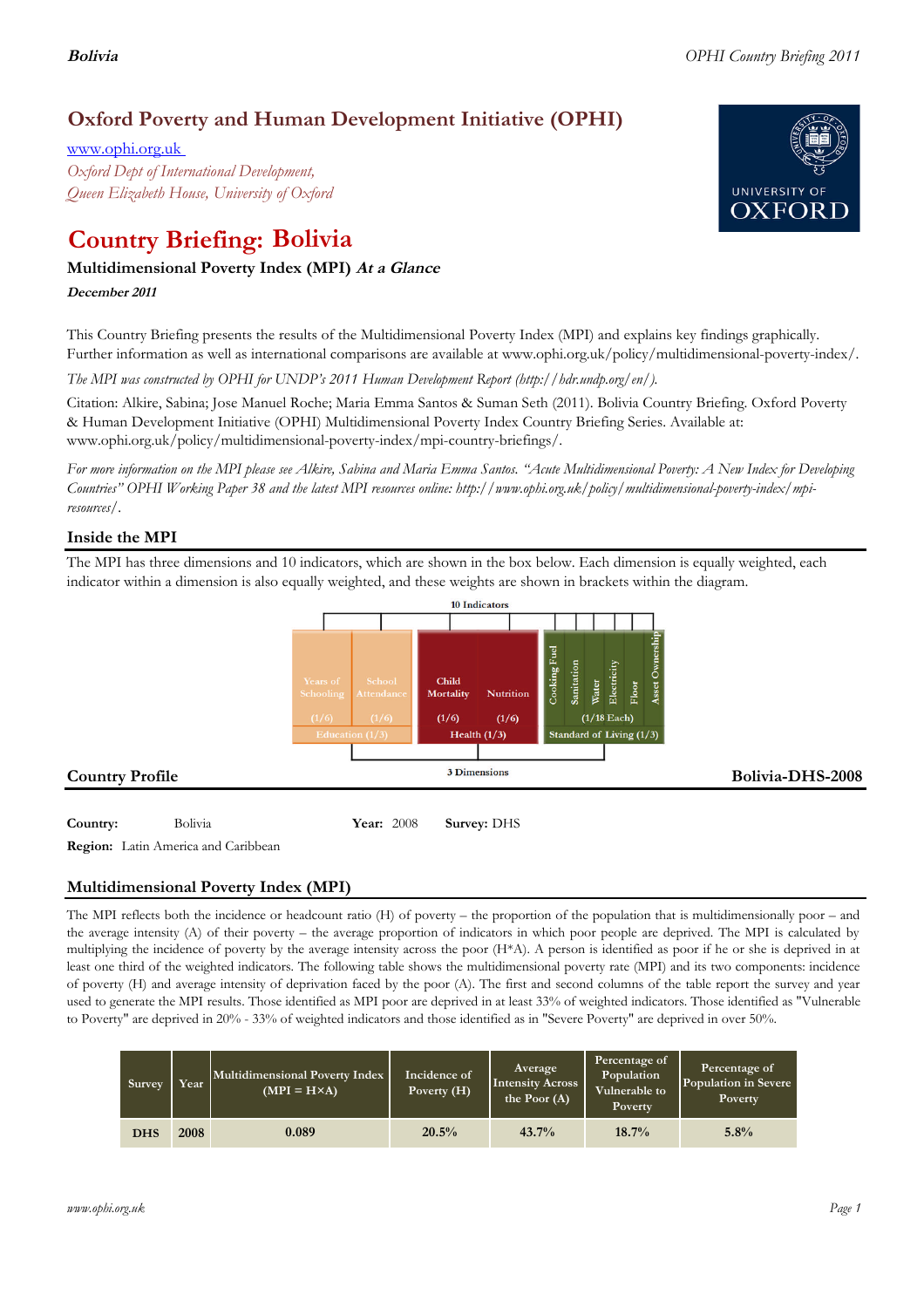# **Comparing the MPI with Other Poverty Measures**

Column chart A compares the poverty rate using the MPI with three other commonly used poverty measures. The height of the first column denotes the percentage of people who are MPI poor (also called the incidence or headcount ratio). The second and third columns denote the percentages of people who are poor according to the \$1.25 a day income poverty line and \$2.00 a day line, respectively. The final column denotes the percentage of people who are poor according to the national income poverty line. The table on the right-hand side reports various descriptive statistics for the country. The statistics shaded in khaki/olive are taken from the year closest to the year of the survey used to calculate the MPI. The year is provided below each column in chart A.



|                 |                         | Summary                                                                      |          |  |  |  |  |
|-----------------|-------------------------|------------------------------------------------------------------------------|----------|--|--|--|--|
| erty Measures   |                         | Multidimensional Poverty Index                                               | 0.089    |  |  |  |  |
|                 |                         | Percentage of MPI Poor (H)                                                   | 20.5%    |  |  |  |  |
|                 | 60.1%                   | Average Intensity of Deprivation (A)                                         | 43.7%    |  |  |  |  |
|                 |                         |                                                                              |          |  |  |  |  |
|                 |                         | Percentage of Income Poor (\$1.25 a day) <sup><math>\ddagger</math></sup>    | $13.6\%$ |  |  |  |  |
|                 |                         | Percentage of Income Poor (\$2.00 a day) <sup><math>\bar{x}</math></sup>     | $25.1\%$ |  |  |  |  |
| 25.1%           |                         | Percentage of Poor (National Poverty Line) <sup>‡</sup>                      | $60.1\%$ |  |  |  |  |
|                 |                         |                                                                              |          |  |  |  |  |
|                 |                         | Human Development Index 2011*                                                | 0.663    |  |  |  |  |
| US\$2 a day     | <b>National Poverty</b> | $HDI$ rank*                                                                  | 108      |  |  |  |  |
| 2007            | Line<br>2007            | $HDI category*$                                                              | Medium   |  |  |  |  |
| <b>⁄Ieasure</b> |                         | $\pm$ The World Bank (2011). "World Development Indicators." Washington, DC. |          |  |  |  |  |
|                 |                         | * UNDP (2011). "Human Development Report", Statistical Table 1 . New York.   |          |  |  |  |  |

#### te: For population figures and numbers of MPI poor people, consult the tables on OPHI's te: http://www.ophi.org.uk/policy/multidimensional-poverty-index/

# **Comparing the MPI with Other Poverty Measures**

Column chart B shows the percentage of people who are MPI poor (also called the incidence or headcount) in the 109 developing countries analysed. The column denoting this country is dark, with other countries shown in light grey. The dark dots denote the percentage of people who are income poor according to the \$1.25 a day poverty line in each country. The graph above tells you the year this data comes from. Dots are only shown where the income data available is within three years of the MPI survey year.



**B. Headcounts of MPI Poor and \$1.25/day Poor**



 $\bullet$  Percentage of Income Poor (living on less than \$1.25 a day)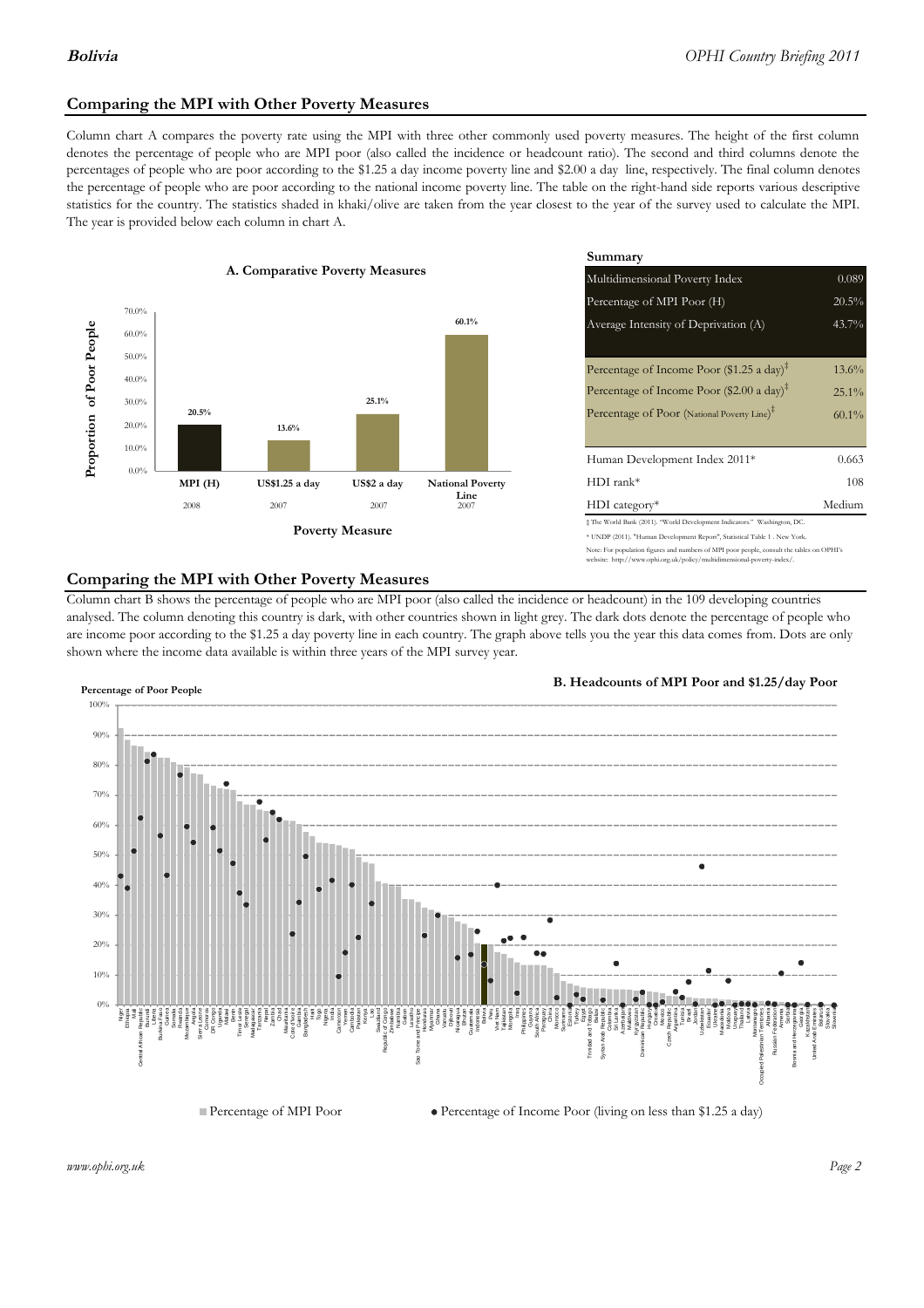## **Incidence of Deprivation in Each of the MPI Indicators**

The MPI uses 10 indicators to measure poverty in three dimensions: education, health and living standards. The bar chart to the left reports the proportion of the population that is poor and deprived in each indicator. We do not include the deprivation of non-poor people. The spider diagram to the right compares the proportions of the population that are poor and deprived across different indicators. At the same time it compares the performance of rural areas and urban areas with that of the national aggregate. Patterns of deprivation may differ in rural and urban areas.



#### **C. Deprivations in each Indicator D. Percentage of the Population MPI Poor and Deprived**



### **Composition of the MPI**

The MPI can be broken down to see directly how much each indicator contributes to multidimensional poverty. The following figure shows the composition of the MPI using a pie chart. Each piece of the pie represents the percentage contribution of each indicator to the overall MPI of the country. The larger the slice of the pie chart, the bigger the weighted contribution of the indicator to overall poverty.

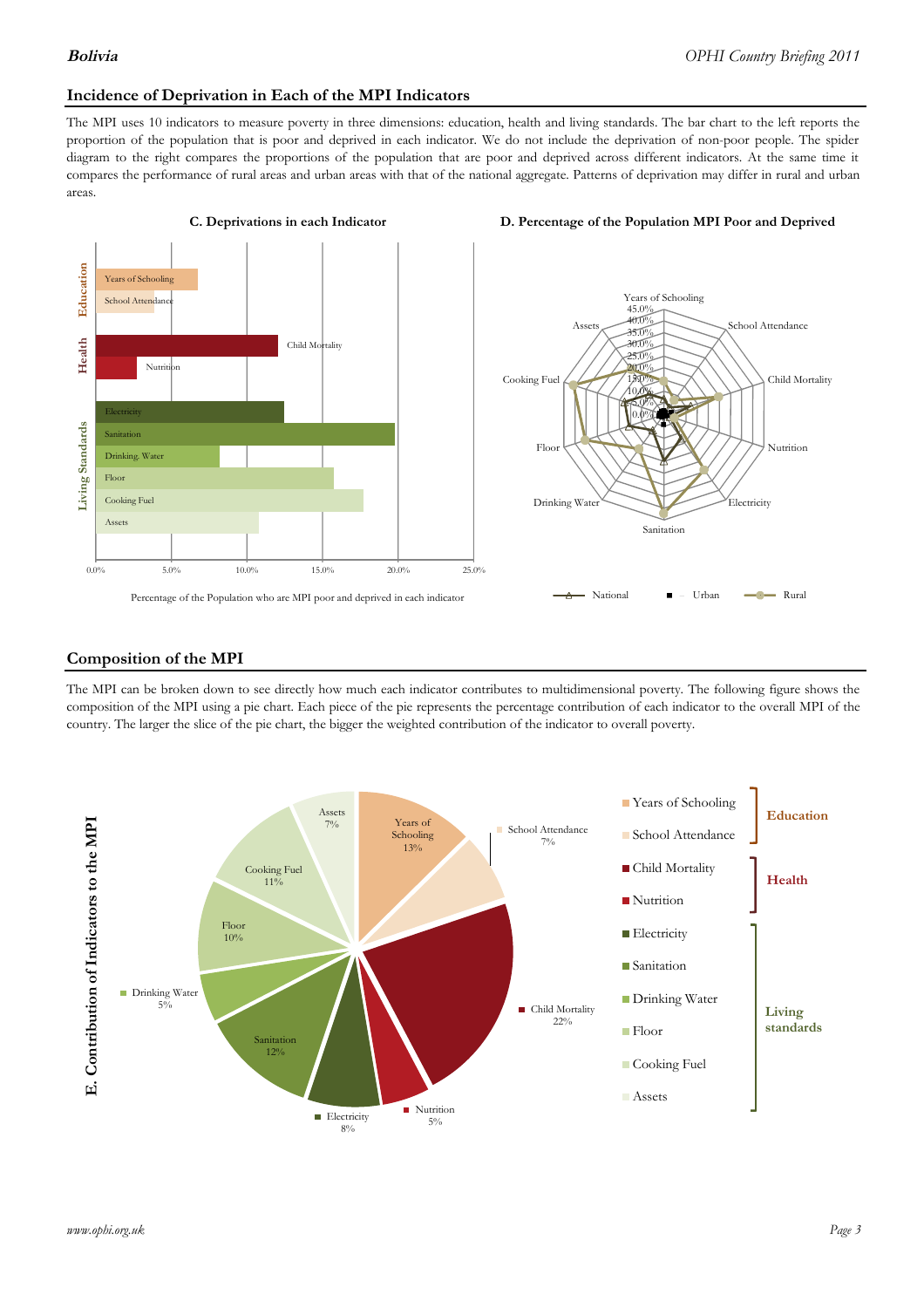# **Decomposition of MPI by Region**

The MPI can be decomposed by different population subgroups, then broken down by dimension, to show how the composition of poverty differs between different regions or groups. On the left-hand side of column chart F, the height of each of the three bars shows the level of MPI at the national level, for urban areas, and for rural areas, respectively. Inside each bar, different colours represent the contribution of different weighted indicators to the overall MPI. On the right-hand side of column chart F, the colours inside each bar denote the percentage contribution of each indicator to the overall MPI, and all bars add up to 100%. This enables an immediate visual comparison of the composition of poverty across regions.



### **F. Contribution of Indicators to the MPI at the National Level, for Urban Areas, and for Rural Areas**

# **Intensity of Multidimensional Poverty**

Recall that i) a person is considered poor if they are deprived in at least one third of the weighted indicators and ii) the intensity of poverty denotes the proportion of indicators in which they are deprived. A person who is deprived in 100% of the indicators has a greater intensity of poverty than someone deprived in 40%. The following figures show the percentage of MPI poor people who experience different intensities of poverty. The pie chart below breaks the poor population into seven groups based on the intensity of their poverty. For example, the first slice shows deprivation intensities of greater than 33% but strictly less than 40%. It shows the proportion of poor people whose intensity (the percentage of indicators in which they are deprived) falls into each group. The column chart H reports the proportion of the population in a country that is poor in that percentage of indicators or more. For example, the number over the 40% bar represents the percentage of people who are deprived in 40% or more indicators.



**G. Intensity of Deprivation Among MPI Poor**

Intensity of Poverty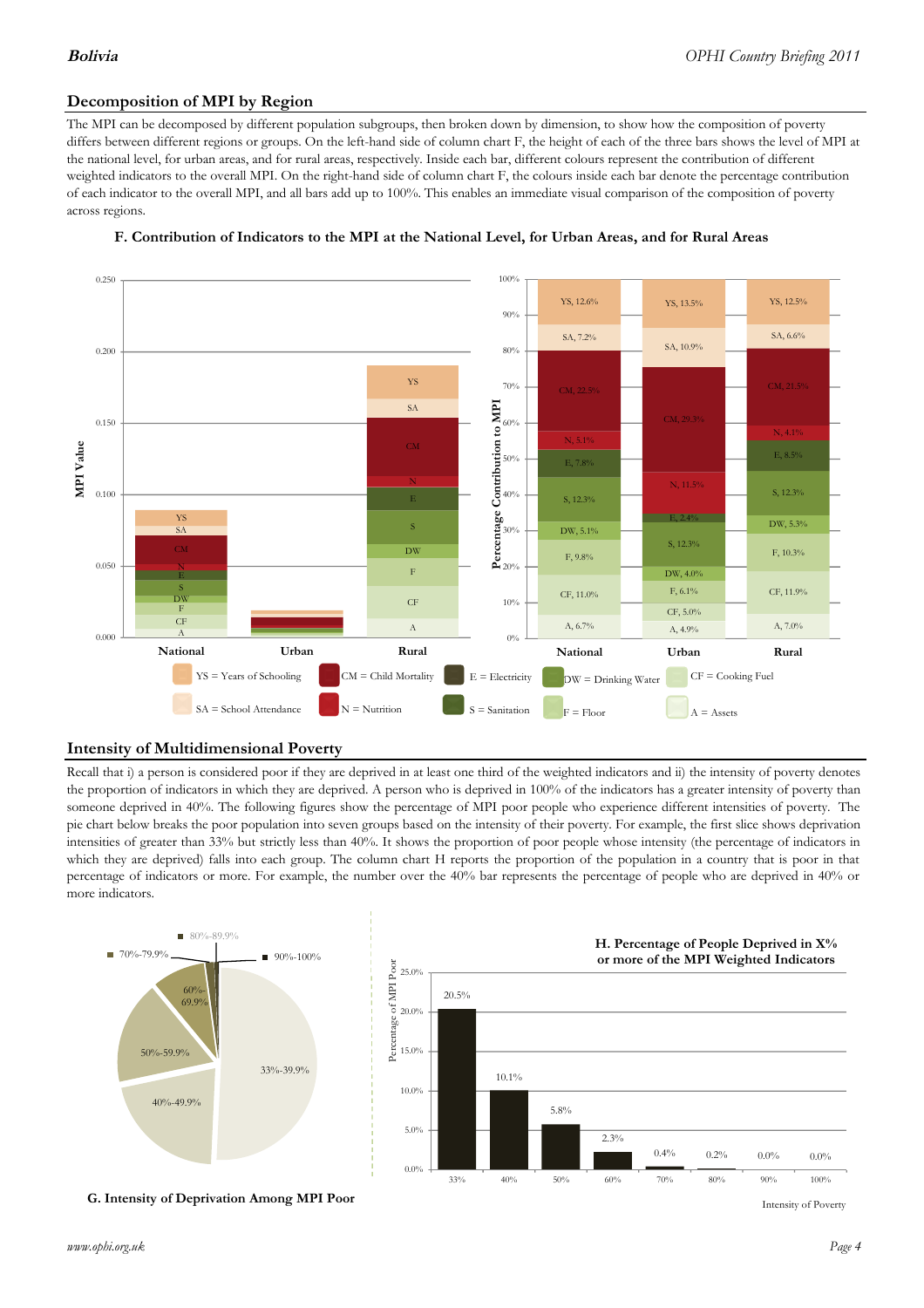# **Multidimensional Poverty at the Sub-national Level**

In addition to providing data on multidimensional poverty at the national level, the MPI can also be 'decomposed' by sub-national regions to show disparities in poverty within countries. This analysis can be easily performed when the survey used for the MPI is representative at the sub-national level. The following table shows the MPI value and its two components at the sub-national level: the incidence of poverty (H) and the average intensity of deprivation faced by the poor (A). The last two columns present the percentage of the population vulnerable to multidimensional poverty and living in severe poverty, respectively. Regional population figures, in the second column, are estimated using the weighted sample share of each region and the 2008 population estimates from UNDESA, Population Division (2011), World Population. The map shows visually how the MPI varies across regions - a darker colour indicates higher MPI and therefore greater poverty.

#### **I. Multidimensional Poverty across Sub-national Regions**

| Region     | Percentage<br>of<br>Population | Multidimensional<br>Poverty Index<br>$(MPI = H \times A)$ | Incidence of<br>Poverty $(H)$ | Average<br>Intensity<br>Across the<br>Poor $(A)$ | Percentage of<br>Population<br>Vulnerable to<br><b>Poverty</b> | Percentage of<br><b>Population in Severe</b><br>Poverty |
|------------|--------------------------------|-----------------------------------------------------------|-------------------------------|--------------------------------------------------|----------------------------------------------------------------|---------------------------------------------------------|
| Beni       | $3.4\%$                        | 0.099                                                     | 23.3%                         | 42.5%                                            | $24.5\%$                                                       | $6.2\%$                                                 |
| Chuquisaca | $6.2\%$                        | 0.145                                                     | $31.8\%$                      | $45.4\%$                                         | $18.6\%$                                                       | $12.2\%$                                                |
| Cochabamba | $18.5\%$                       | 0.105                                                     | $23.3\%$                      | $45.0\%$                                         | $16.8\%$                                                       | $8.3\%$                                                 |
| La Paz     | 29.6%                          | 0.077                                                     | $18.4\%$                      | 41.8%                                            | $19.7\%$                                                       | $3.5\%$                                                 |
| Oruro      | 5.6%                           | 0.073                                                     | $17.2\%$                      | $42.3\%$                                         | $20.5\%$                                                       | $4.0\%$                                                 |
| Pando      | $0.6\%$                        | 0.087                                                     | 21.8%                         | 39.8%                                            | $27.0\%$                                                       | $3.4\%$                                                 |
| Potosi     | $10.4\%$                       | 0.168                                                     | $36.2\%$                      | 46.3%                                            | 21.8%                                                          | $13.1\%$                                                |
| Santa Cruz | $21.2\%$                       | 0.043                                                     | $10.4\%$                      | $40.9\%$                                         | $16.3\%$                                                       | $1.8\%$                                                 |
| Tarija     | 4.6%                           | 0.081                                                     | $18.4\%$                      | $43.9\%$                                         | $16.7\%$                                                       | $5.6\%$                                                 |

#### **J. Mapping Poverty Rates at the Sub-national Level**



The boundaries and names shown and the designations used on this map do not imply official endorsement or acceptance by OPHI or the University of Oxford. This map is intended for illustrative purposes only.